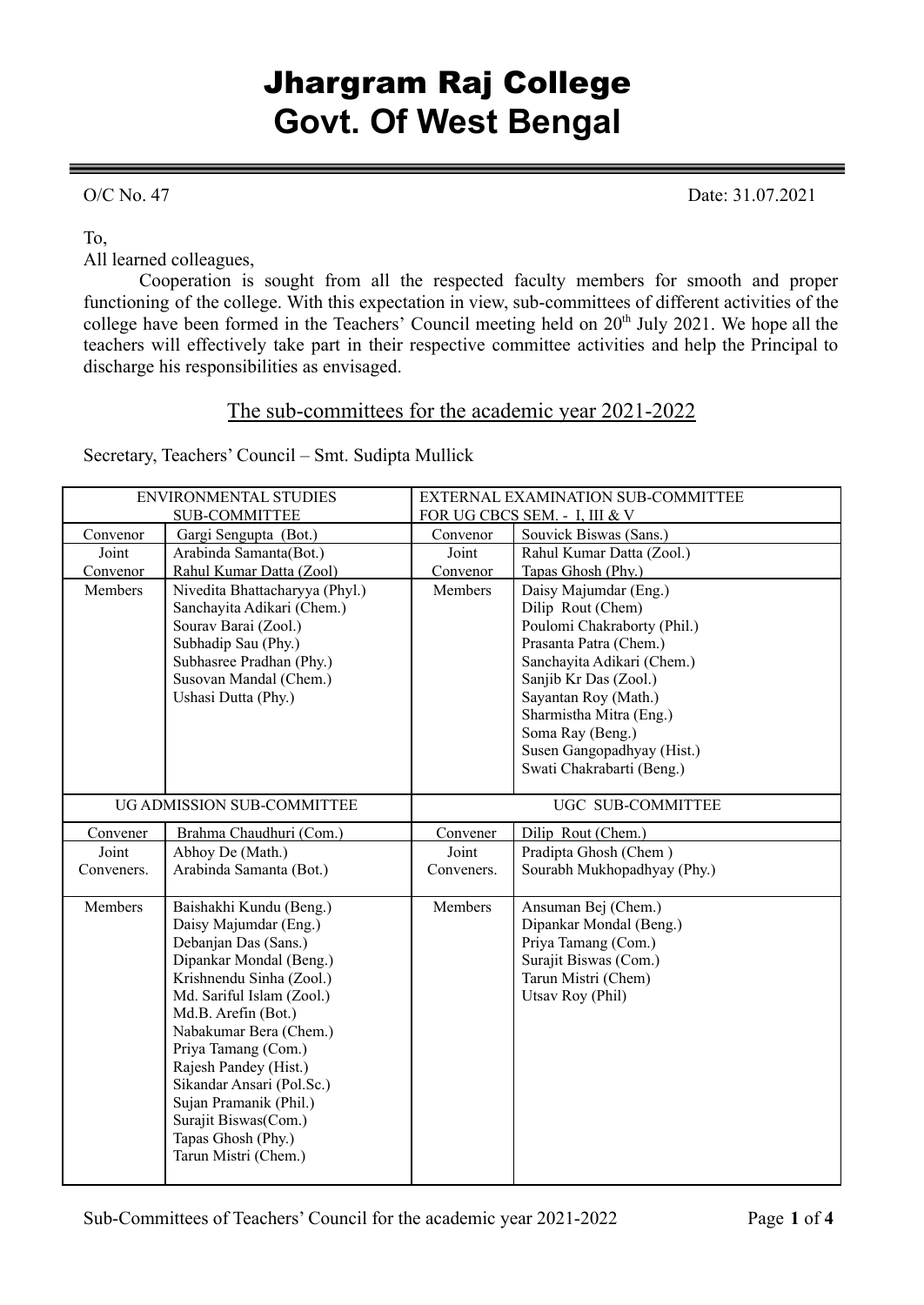| EXTERNAL EXAMINATION SUB-COMMITTEE<br>FOR UG CBCS SEM. - II, IV & VI |                                                                                                                                                                                                    | INTERNAL EXAMINATION SUB-COMMITTEE<br>UG CBCS |                                                                                                                                                           |
|----------------------------------------------------------------------|----------------------------------------------------------------------------------------------------------------------------------------------------------------------------------------------------|-----------------------------------------------|-----------------------------------------------------------------------------------------------------------------------------------------------------------|
| Convener                                                             | Debanjan Das (Sans.)                                                                                                                                                                               | Convener                                      | Usashi Dutta (Phy.)                                                                                                                                       |
| Joint                                                                | Gargi Sengupta (Bot.)                                                                                                                                                                              | Joint                                         | Ansuman Bej (Chem)                                                                                                                                        |
| Conveners.                                                           | Ramchandra Pramanick (Pol.Sc.)                                                                                                                                                                     | Conveners.                                    | Arabinda Samanta (Bot.)                                                                                                                                   |
| <b>Members</b>                                                       | Aloke Gupta (Com.)<br>Baishakhi Kundu (Beng.)<br>Koushik Sen (Zool.)<br>Oindrila Sen (His.)<br>Satabdi Das (Phil.)<br>Satyajit Ghorai (Com.)<br>Subhasree Pradhan (Phy.)<br>Susovan Mandal (Chem.) | <b>Members</b>                                | Md. Sariful Islam (Zool.)<br>Oindirla Sen (Hist.)<br>Prasanta Patra (Chem)<br>Sanchayita Adikari (Chem.)<br>Srijita Saha (Eng.)<br>Sujan Pramanik (Phil.) |

| HOSTEL SUB-COMMITTEE |                                                     | ROUTINE SUB-COMMITTEE |                                                                                        |
|----------------------|-----------------------------------------------------|-----------------------|----------------------------------------------------------------------------------------|
| Convener             | Md. Shariful Islam (Zool)                           | Convener              | Sandip Sarkar (Math.)                                                                  |
| Joint Conveners.     | Oindrila Sen (Hist.)<br>Poulomi Chakraborty (Phil.) | Joint<br>Conveners.   | Pradipta Ghosh (Chem.)<br>Soma Ray (Beng.)                                             |
| <b>Members</b>       | Tapas Kr. Adaldar (Chem)                            | <b>Members</b>        | Aditi Bera (Beng.)<br>Md.B. Arefin (Bot.)<br>Satabdi Das (Phil.)<br>Srijita Saha(Eng.) |

| LIBRARY SUB-COMMITTEE |                           | PURCHASE ADVISORY SUB-COMMITTEE |                                |
|-----------------------|---------------------------|---------------------------------|--------------------------------|
| Convener              | Rabin Manna(Library)      | Convener                        | Sasadhar Manna (Math.)         |
| Joint                 | Sharmistha Mitra (Eng.)   | Joint                           | Ramchandra Pramanick (Pol.Sc.) |
| Conveners.            | Srijita Saha (Eng.)       | Conveners.                      | Tapas Kr. Adaldar (Chem.)      |
|                       |                           |                                 |                                |
| <b>Members</b>        | Aloke Gupta (Com.)        | Members                         | Rabin Manna (Lib.)             |
|                       | Dipankar Mondal (Beng.)   |                                 | Sandip Sarkar (Math.)          |
|                       | Krishnendu Sinha (Zool.)  |                                 | Sreejit Ghosh (Phyl.)          |
|                       | Nabakumar Bera (Chem.)    |                                 |                                |
|                       | Rajesh Pandey (Hist.)     |                                 |                                |
|                       | Sikandar Ansari (Pol.Sc.) |                                 |                                |
|                       | Tapas Kr. Adaldar (Chem.) |                                 |                                |

| <b>SEMINAR SUB-COMMITTEE</b> |                                                                                                                          |  |
|------------------------------|--------------------------------------------------------------------------------------------------------------------------|--|
| Convener                     | Krishnendu Sinha (Zool.)                                                                                                 |  |
| Joint Conveners.             | Nivedita Bhattacharyya (Phyl.)                                                                                           |  |
| <b>Members</b>               | Koushik Sen (Zool)<br>Priyanka Mukhopadhyay Basu (Eng.)<br>Sourav Barai (Zool)<br>Tapas Kr. Adaldar (Chem.)<br>Utsay Roy |  |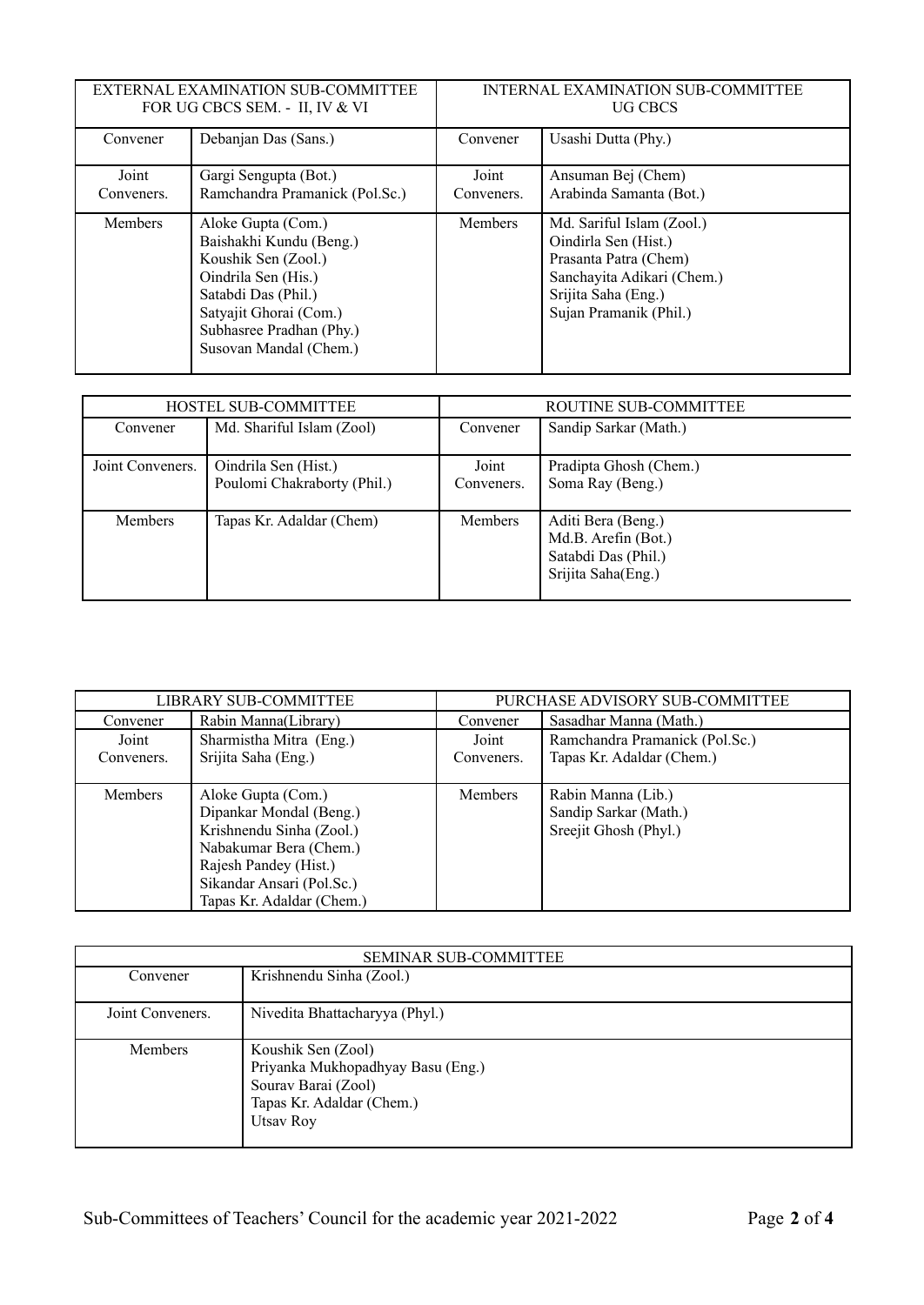| TEACHERS' BENEFIT SUB-COMMITTEE |                               | <b>WEBSITE SUB-COMMITTEE</b> |                            |
|---------------------------------|-------------------------------|------------------------------|----------------------------|
| Convener                        | Prasanta Patra (Chem.)        | Convener                     | Sayantan Roy (Math.)       |
|                                 |                               |                              |                            |
| Joint                           | Sandip Sarkar (Math.)         | Joint                        | Debanjan Das (Sans.)       |
| Conveners.                      | Sourabh Mukhopadhyay (Phy.)   | Conveners.                   | Susen Gangopadhyay (Hist.) |
|                                 |                               |                              |                            |
| <b>Members</b>                  | Brahma Chaudhuri (Com.)       | <b>Members</b>               | Sourav Barai (Zool.)       |
|                                 | Ramchandra Pramanik (Pol.Sc.) |                              | Subhadip Sau (Phy.)        |
|                                 | Satyajit Ghorai (Com0         |                              | Utsav Roy (Phil.)          |
|                                 | Sayantan Roy (Math.)          |                              |                            |
|                                 | Souvick Biswas (Sans.)        |                              |                            |
|                                 | Sukti Chaudhuri (Sans.)       |                              |                            |
|                                 | Susovan Mandal (Chem.)        |                              |                            |
|                                 |                               |                              |                            |

|                     | <b>GENDER SENSITIZATION CELL</b>                                                                                                |                     | <b>ALUMNI SUB-COMMITTEE</b>                                                                                          |
|---------------------|---------------------------------------------------------------------------------------------------------------------------------|---------------------|----------------------------------------------------------------------------------------------------------------------|
| Convener            | Nivedita Bhattacharyya (Phyl.)                                                                                                  | Convener            | Baishakhi Kundu (Beng.)                                                                                              |
| Joint<br>Conveners. | Priyanka Mukhopadhyay Basu<br>(Eng.)<br>Susen Gangopadhyay (Hist.)                                                              | Joint<br>Conveners. | Dilip Kr. Rout (Chem)<br>Naba Kr. Bera (Chem.)                                                                       |
| Members             | Baishakhi Kundu (Beng.)<br>Sanchayita Adikari (Chem)<br>Satabdi Das (Phil.)<br>Sreejit Ghosh (Phyl.)<br>Sukti Chaudhuri (Sans.) | <b>Members</b>      | Koushik Sen (Zool.)<br>Md. Shariful Islam (Zool.)<br>Priyanka Mukhopadhyay Basu (Eng.)<br>Sourabh Mukhopadhyay (phy) |

| INCOME TAX SUB-COMMITTEE |                                                                    | <b>CULTURAL &amp; RECREATION SUB-COMMITTEE</b> |                                                                           |
|--------------------------|--------------------------------------------------------------------|------------------------------------------------|---------------------------------------------------------------------------|
| Convener                 | Pradip Kr. Panda (Com)                                             | Convener                                       | Gargi Sengupta (Bot.)                                                     |
| Joint                    | Brahma Chaudhuri (Com.)                                            | Joint                                          | Baishakhi Kundu (Beng.)                                                   |
| Conveners.               | Satyajit Ghorai (Com.)                                             | Conveners.                                     | Sreejit Ghosh (Phyl.)                                                     |
| <b>Members</b>           | Aloke Gupta (Com.)<br>Priya Tamang (Com.)<br>Surajit Biswas (Com.) | <b>Members</b>                                 | Oindrila Sen (Hist)<br>Sanjib Kumar Das (Zool.)<br>Sujan Pramanik (Phil.) |

| <b>NAAC</b> Subcommittee |                                                                                                                                                                                                                        | <b>SC/ST COMPLAINT CELL</b> |                                                                                                           |
|--------------------------|------------------------------------------------------------------------------------------------------------------------------------------------------------------------------------------------------------------------|-----------------------------|-----------------------------------------------------------------------------------------------------------|
| Convener                 | Sandip Sarkar (Math.)                                                                                                                                                                                                  | Convener                    | M.B. Arefin (Bot.)                                                                                        |
| Jt. Convener             | Pradipta Ghosh (Chem.)<br>Sharmistha Mitra (Eng.)                                                                                                                                                                      | Joint<br>Conveners.         | Ansuman Bej (Chem)<br>Ushasi Dutta (Phy.)                                                                 |
|                          | Abhoy De (Math.)<br>Aditi Bera (Beng.)<br>Daisy Majumdar (Eng.)<br>Rajesh Pandey (Hist.)<br>Sanjib Kumar Das (Zool.)<br>Souvick Biswas (Sans.)<br>Subhadip Sau (Phy.)<br>Susovan Mandal (Chem)<br>Tarun Mistri (Chem.) | <b>Members</b>              | Aditi Bera (Beng.)<br>Parthapratim Mukherjee (Eco.)<br>Pradipta Ghosh (Chem.)<br>Swati Chakrabarti (Beng) |

Sub-Committees of Teachers' Council for the academic year 2021-2022 Page **3** of **4**